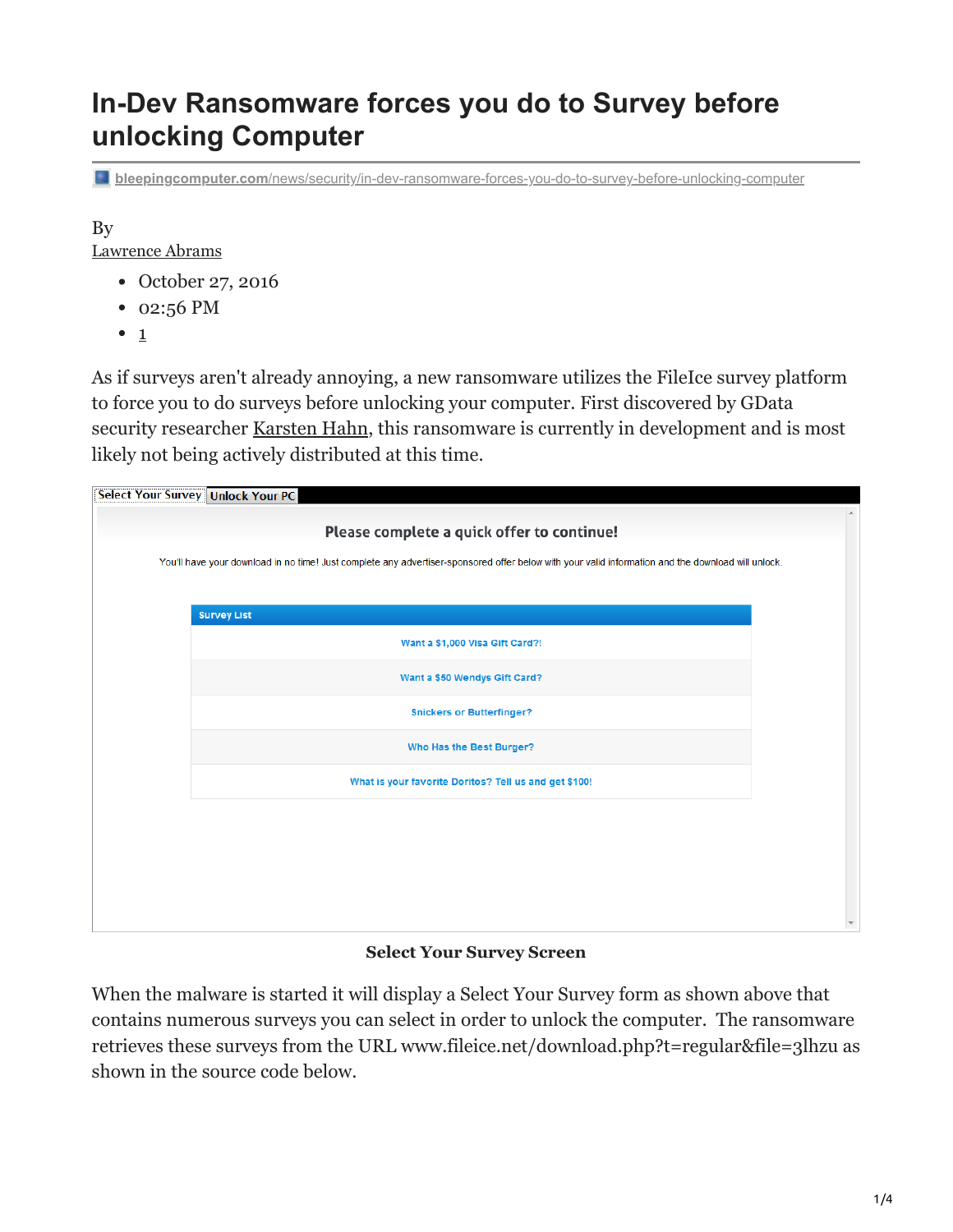

#### **Source showing the form retrieving the Surveys**

When a user completes a survey, it will download a file called ThxForYurTyme.txt, which displays the message "Thank you for supporting me.".

| ThxForYurTyme.txt - Notepad2        |          |      |  |                        |  |  |  |  |  |  |
|-------------------------------------|----------|------|--|------------------------|--|--|--|--|--|--|
| Edit View Settings ?<br><b>File</b> |          |      |  |                        |  |  |  |  |  |  |
|                                     |          |      |  |                        |  |  |  |  |  |  |
| 1 Thank you for supporting me.      |          |      |  |                        |  |  |  |  |  |  |
| m.                                  |          |      |  | Þ.                     |  |  |  |  |  |  |
| $\ln 1:1$ Col $1$ Sel $0$           | 28 bytes | ANSI |  | CR+LF INS Default Text |  |  |  |  |  |  |

**Thank You File**

My guess is that this file will eventually contain a code that will be used to unlock and remove the lock screen.

# **Not all features are functional**

Since this ransomware is currently in development mode, it contains source code to perform a variety of functions that do not work as of yet. For example, though it does create an autostart so the programs starts when you login, it also contains numerous other features that do not work right. For example, it contains code to disable Ctrl+Alt+Del and code to set a variety of Windows policies to make it more difficult to remove, but they failed to be created on my test.

The policies that it attempts to enable are:

```
HKCU\Software\Microsoft\Windows\CurrentVersion\Policies\System "DisableTaskMgr" = 1
HKCU\Software\Microsoft\Windows\CurrentVersion\Policies\System
"DisableLockWorkstation" = 1
HKCU\Software\Microsoft\Windows\CurrentVersion\Policies\System
"DisableChangePassword" = 1
HKCU\Software\Microsoft\Windows\CurrentVersion\Policies\Explorer "NoClose" = 1
HKCU\Software\Microsoft\Windows\CurrentVersion\Policies\Explorer "NoLogoff" = 1
HKCU\Software\Microsoft\Windows\CurrentVersion\Policies\System
"HideFastUserSwitching" = 1
```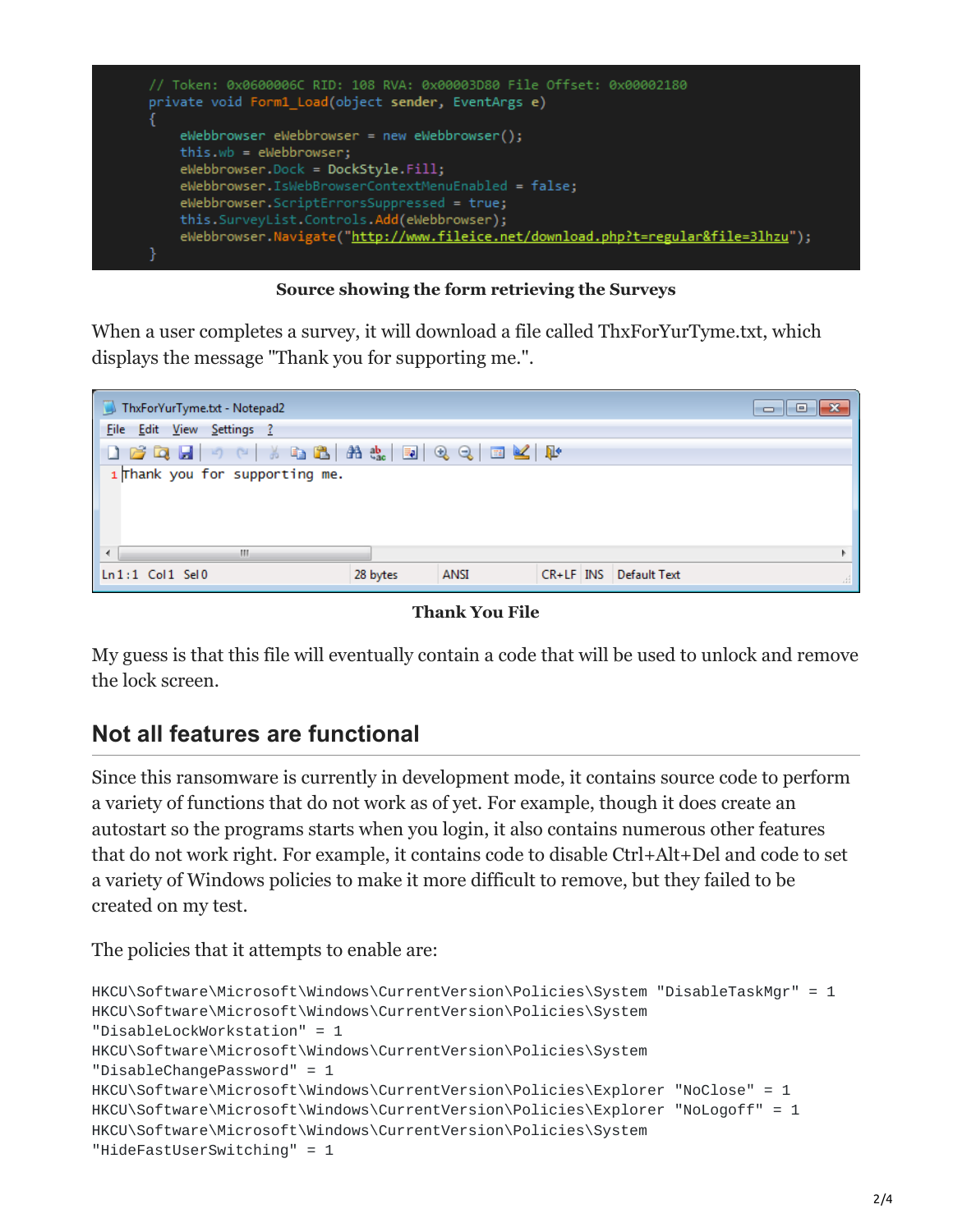What makes it truly show that it is still in development is the Unlock Your PC screen. This screen contains numerous debugging options that can be used to test the ransomware.

| Select Your Survey Unlock Your PC                                               |  |  |
|---------------------------------------------------------------------------------|--|--|
| <b>GroupBox1</b><br>startup<br><b>Close</b><br>Clear CTRL ALT I<br>Disable keys |  |  |
|                                                                                 |  |  |
|                                                                                 |  |  |
|                                                                                 |  |  |

**Unlock Your PC Screen**

For example, the **startup** button will enable the autostart entry for the ransomware, the **Close** button will terminate the process, the **Clear Ctrl Alt** checkbox will enable or disable the policies, and the **Disable keys** button will attempt to hook the keyboard so that the keys do not work.

Like many other ransomware infections that are discovered, there is a good chance that this ransomware will never make it into distribution. If it does, though, it will be easily defeated.

## **Files associated with the Survey Ransomware:**

C:\Users\User\Downloads\ThxForYurTyme.txt C:\seo\Sdchost.exe

### **Registry entries associated with the Survey Ransomware**

HKCU\Software\Microsoft\Windows\CurrentVersion\Run\Sdchost C:\seo\Sdchost.exe

### **Network traffic associated with the Survey Ransomware**

http://www.fileice.net/download.php?t=regular&file=3lhzu

#### **Hashes:**